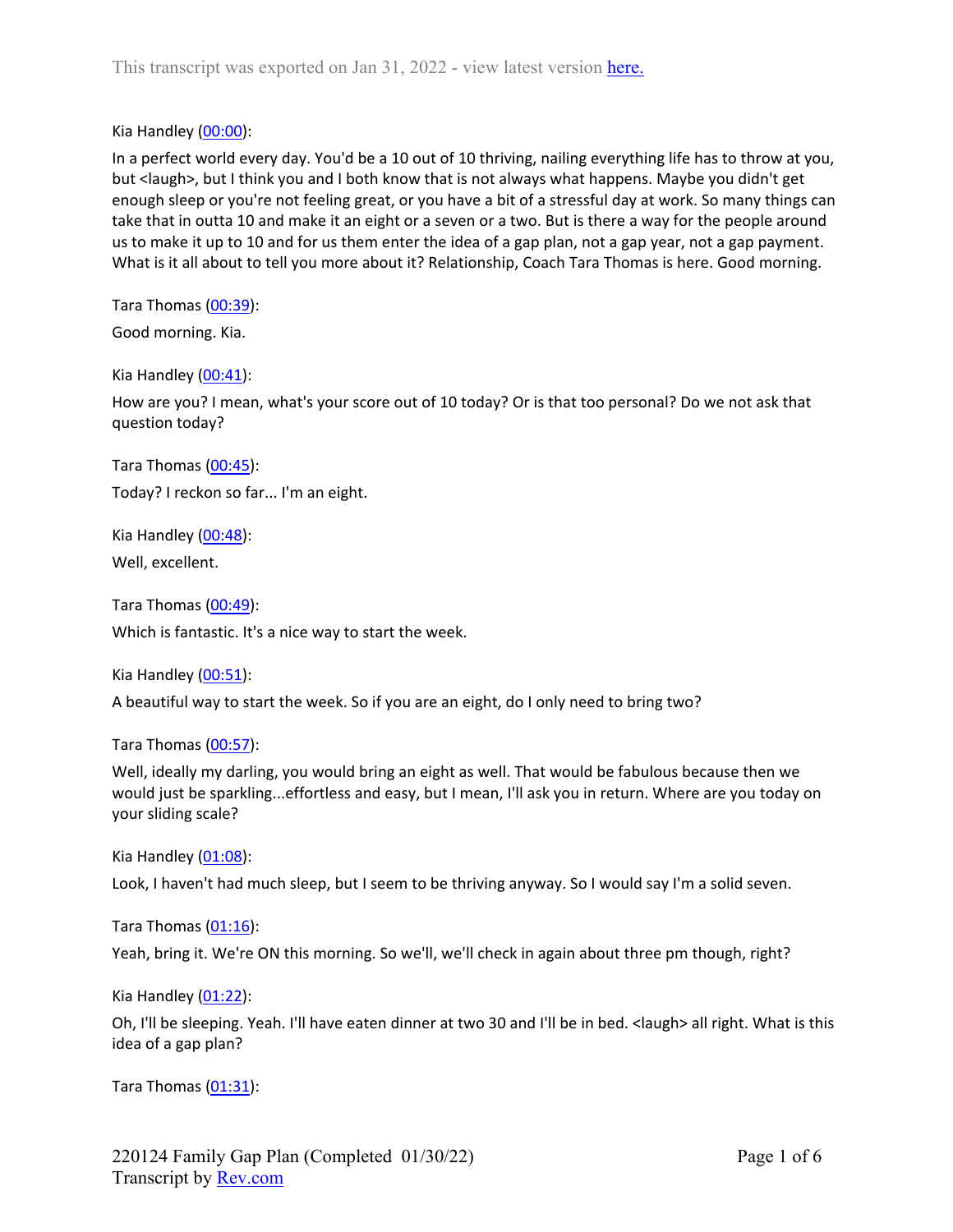So the idea of a gap plan fits in exactly what you're saying, where identifying for each individual in a household, or even for yourself in your day to day life, how much time and energy and attention do I have to bring to the things that need to get done. And in this broader context of living in a pandemic at the moment, you know, we're all having the same... We're all living through the same pandemic, but we're not all having the same experience in the pandemic. It depends on your, your social and financial and emotional and physical and mental resources. Um, but as well, outside of pandemic times, it's just natural for humans to live through cycles of highs and lows. We're not always gonna feel good every day. And there are always going to be different factors. That mean maybe you have a lower energy level.

# Tara Thomas  $(02:21)$ :

I mean, maybe you are someone who has chronic pain or chronic illness and you are never more than a five out of 10. Mm. So the gap plan is about saying we acknowledge and appreciate and honor the fact that we are not always going to feel great and that having a plan in place with your, with the people in your life. So we all know what we need to do to take care of each other when that happens, it means that when it does happen, it's not quite so stressful. You know, you feel supported, we all know what we need to do. And then perhaps that two out of 10 or five out of 10, only last a few days, instead of you having to push through that, you know, that low energy and exhaustion by yourself where it might last a lot longer.

# Kia Handley  $(03:09)$ :

I'm curious if you think that the last two years in the pandemic has made us more aware of it and more aware of our feelings and maybe a little bit better at communicating that a bit, like, as you said, this was, but perhaps we're better at, at being like, oh, I'm at capacity.

# Tara Thomas [\(03:23\)](https://www.rev.com/transcript-editor/Edit?token=sFw-BpKpABOg2G7lrDgwHLeP5SIhQgqfgnPY-uureNT29iouKQYw7XKQck0S98sYOGsCw1qPUQM3a3iaaYUNSNK0WAg&loadFrom=DocumentDeeplink&ts=203.3):

Yeah, I think definitely. And, you know, we have a physical expression of that. I think which, which often makes it easier as an illustration and the physical expression of that is when someone in your household is a close contact or has a, a positive COVID result and they now need to isolate in a room. So it's not just, you know, that perhaps they're a two out of 10 with their energy, they're out of the family execution of whatever needs to happen. So we are seeing this really clear illustration of what it means when there are people in our lives. You know, we're seeing it in a broader community context as well when people aren't able to contribute at their normal level because they're physically unable to do their jobs. We're seeing that on a much broader scale and much more concretely,

# Kia Handley  $(04:11)$ :

All right, let's go through the basics. Who can we do this gap plan with?

# Tara Thomas [\(04:14\)](https://www.rev.com/transcript-editor/Edit?token=fuqq02S29RlFqXQaLJDmapgZP76z738iKw4SHarA235WDE_X8PYBIfkntg-LT38LZNX67zmatjg-uiv2rVNd4-gN-OI&loadFrom=DocumentDeeplink&ts=254.95):

So I'd like to think that there's a number of different levels. You can have a gap plan... I'm someone who has had chronic fatigue for a long time. And so I have a gap plan on an individual level, but I don't call it my gap plan. I call it my rainy day plan. And I think the nice thing about that is that metaphorically, you can see, okay, it's a rainy day today, but then maybe it will be sunny tomorrow. You know, we just expect these highs and lows. So you can do this gap plan as an individual. You can do a gap plan with your main person, whether that's your partner or a friend, whoever your key support person is, you can have a gap plan within your household. Mm-hmm <affirmative>, you can have one with your sort of friends and family, and then you can have a gap plan with the community or professionals around you.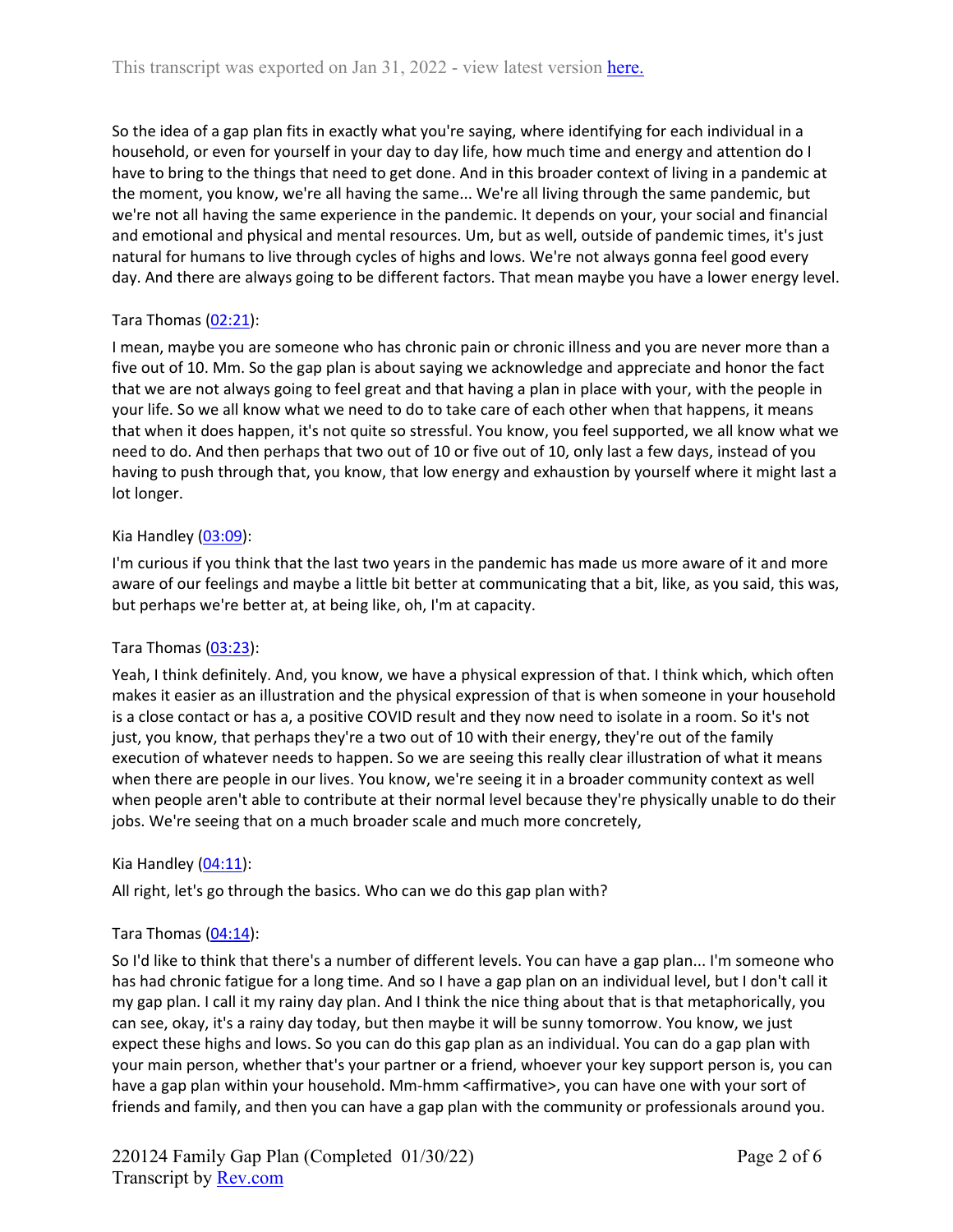So it's kind of those, you know, those concentric circles that you sometimes see where the people closest to you, you have a gap plan and then moving out into people who, you know, less and rely on less mm-hmm

Kia Handley  $(05:06)$ : <affirmative> what do we, so, yeah, sorry, go.

Tara Thomas [\(05:08\)](https://www.rev.com/transcript-editor/Edit?token=0nDgWbDSCLFE7MQ60yUgjy7edyRnkr7mkSjg2W7SrRIOdIw5bILq6aGlpfrJoL7q3zpLWzPwxW4nyAkG53IwR4hrJ5U&loadFrom=DocumentDeeplink&ts=308.61):

Yeah. Beginning, beginning with your individual gap plan and within your household is where I'd suggest you start.

Kia Handley [\(05:13\)](https://www.rev.com/transcript-editor/Edit?token=T-YPjW9MIQ4e7K8BZ-g0nGEtR7rItOmXCo3abKdqJpd2cZEGTWnjBDAq1LvebZV8T7zFNoRNJol-c_FxgE2Ruljsii8&loadFrom=DocumentDeeplink&ts=313.06):

I guess it's going to be different as well, based on, you know, the relationship like Laurise and I, as a team of two will definitely have a gap plan. You know, when one, person's maybe not firing on all cylinders as the other, but that's going to look different than say me and my household.

Tara Thomas [\(05:31\)](https://www.rev.com/transcript-editor/Edit?token=SbGwvSyp1N7CFXue6vDerf-T0GS2kGfZ3HvP_hm5LvtWdk4KHnDY5XKPtEhO_H3AepDmQbdn2EHkVapgr9iu9QI89EY&loadFrom=DocumentDeeplink&ts=331.4):

Sure. And then also...

Kia Handley [\(05:32\)](https://www.rev.com/transcript-editor/Edit?token=TeQh8HId-uPt-kYew-OCFUBoVj7NMvIz4S8rP0DipThgK7WmQf9Rl_TDwgm_Wr-I8i1oO7Odbecz2Z3AvQuMyLnUq18&loadFrom=DocumentDeeplink&ts=332.33):

My dog doesn't bring much to the gap plan <laugh>. But if I, if I had other people in my household...

Tara Thomas [\(05:39\)](https://www.rev.com/transcript-editor/Edit?token=JjxcBNI4zLW2EKyF374Xv1QbUfnMGYgd4D1Y_Hbp3V0OML8a8U8CtrPvL09p7BqIIesAU2_MZs1zkwILTP8E_PEQrxc&loadFrom=DocumentDeeplink&ts=339.17):

That's right. And also if there are people you don't know as well, maybe your colleagues or, you know, your employer, maybe you're not, maybe it's not safe or appropriate for you to say to them, Hey, I'm a two outta 10. I can't pull my weight and someone else do my job for me. < laugh> um, I, that would be amazing if we lived in the kind of world where that was, you know, the norm. Um, but it's not always, so there are people who you, you won't be saying, Hey, I'm not bringing my A-game today. And what that means is that you're gonna have less energy for other areas of your life. Mm. So when you're looking at the people who you are working with and sharing this gap plan with, ideally they're people who you can be really super honest and open with, where you can say my mental health, isn't great today, my physical or health isn't great today, or I just had a big night last night could be that simple,

Kia Handley [\(06:21\)](https://www.rev.com/transcript-editor/Edit?token=Y3dJmxpPT8Dzl11vLp5XZcFtKHB2YgdQxc9TzJXcszCPNsW4yl3QhDGl4HckYImMOUhsQoVjXhlIx7gcAzdXLNqQ1jQ&loadFrom=DocumentDeeplink&ts=381.04):

Let's run through what, what should be included in the gap plan, how it might work.

#### Tara Thomas [\(06:24\)](https://www.rev.com/transcript-editor/Edit?token=zStbd6Ud628qlU8fBuHef7C_s9UvPMzcAeKmN_renDygb6HmWeZaD-dAAN0a1ZHnoaJ30Cf1JN-UKnfpdYIeZ1sLAtU&loadFrom=DocumentDeeplink&ts=384.93):

So the first and probably the most important thing is how do you know when you need to initiate the gap plan? You know, often when we get tired or depleted, we're not that good at, at realizing that we're not functioning very well. And sometimes it takes a gentle reminder from a partner or a friend "Hey, you seem like you are, you know, maybe a bit extra tired today. Is there something else I can do?" And, and they can ask at that point "do we need to run the gap plan?" Knowing yourself, firstly, what you are on the scale... And I like that scale of one to 10 or some people do like a green, orange, red mm-hmm <affirmative>, you know, um, red is gap plan. Green is I'm good. And then you wanna just check in like, how are we gonna initiate it?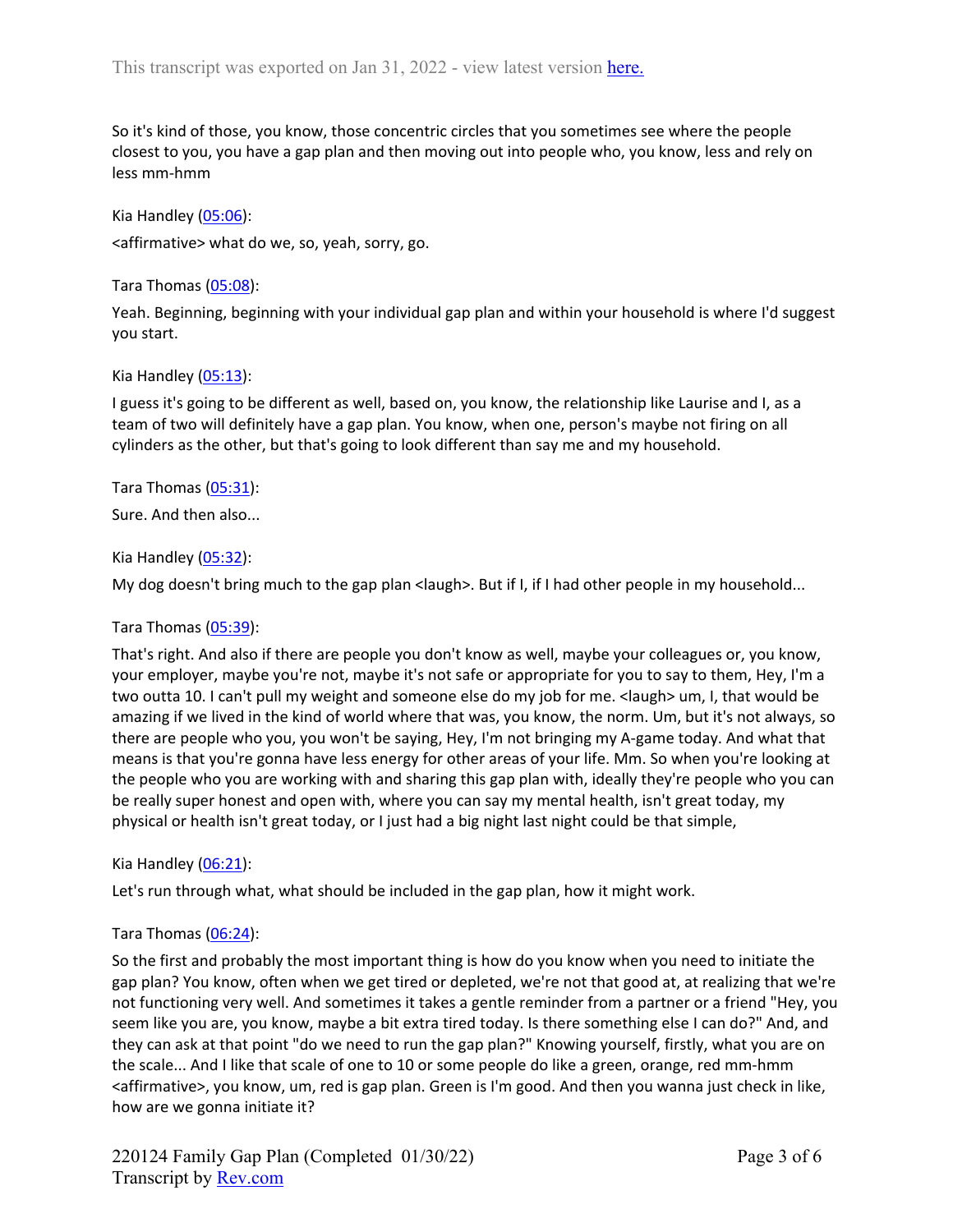## Tara Thomas [\(07:05\)](https://www.rev.com/transcript-editor/Edit?token=yEM7u0E94IBG4EDEYOhy5kevLjHIQYyeQxQtV9PMI-wCPrcnREv7zwjQmDQn_9uzlxRgmE6gUjxIZLkGhZciwPWSVA8&loadFrom=DocumentDeeplink&ts=425.23):

Is it just a matter of when we see each other, just doing a super fast check in, what are you out of 10? I'm a three, I'm a, I'm a seven. Okay. We can, you know, we can manage this between us today. And then you wanna look at what's the most important goals of the gap plan. And, and I would invite you to consider that the most important goal is that you enable each other to rest and reset your nervous system. So when the gap plan is running, you're not gonna be doing extra activities. That's the time when you might be canceling social occasions, you might might not watch Johnny's basketball practice. You know, you're just gonna be reducing the amount of things that you need to do. Yep. And making sure you're taking care of yourself. And, and so yeah, you, you're gonna have a, as much detail in there as you can.

## Tara Thomas [\(07:53\)](https://www.rev.com/transcript-editor/Edit?token=EvQDU_N2sdh_hrd3qeBxsEF8Bnfry2OtBPDe0JEJRF5Xjna9utrvGOnEfSTSIxV5lhfTVrQJSnDNxhHWBg95mTjLw7c&loadFrom=DocumentDeeplink&ts=473.91):

I like to think of, you know, you can go and have a look at the emergency plan structures for bush fires and floods and evacuations, things like that... like your COVID plan, the more detail you have in there, the easier it is to, to run it. So there's a habits coach called James clear, who I think is fantastic. And he says"you don't rise to the level of your goals. You fall to the level of your systems." So if you have systems in place, you're not gonna completely crash out

#### Kia Handley  $(08:24)$ :

That also allows us to be a bit flexible as well, because not every four outta 10 day is going to be for the same reason or for the same thing. And every day we have different, you know, requests from us as well in life and society.

#### Tara Thomas [\(08:37\)](https://www.rev.com/transcript-editor/Edit?token=Xr8YDv51V0Lo2aDqkBO2rn5R7P5nQePdeMKN6QOD5PjtJk-oNgYarCNV2ewdNZ7gwxj6FAIXCMJ5RMNF_4oiFrmHU78&loadFrom=DocumentDeeplink&ts=517.13):

Yeah, that's exactly right. And you just need to be a little bit responsive, you know, you're not gonna be super rigid every time. Sometimes it's just, you had a bad night's sleep. You don't really need the gap plan. You just, you know, make sure you have an early night, so you'll go home and you'll say to the person in your household, or you'll go to work and say to someone on your team, you know, didn't have a great night's sleep. I'm gonna have an early night. But it just depends on what's happening in the day. You need to check in, you know, do I need to tag out of cooking dinner, maybe in the gap plan you're going to have some preparation. So you might have a frozen meal or you might have an agreement that, uh, on a, on a day where the gap plan kicks in that an appropriate take away food is, you know, um, my all time, favorite junction chicken shop <laugh>... so you can bleep that out.. Because they do, you know, beautiful salads. So the idea is when you're feeling a bit low, maybe you're gonna be craving that cafe and, and sugar and fat and all those things that don't actually help reset. So like what's an appropriate thing that you can do just so you all, um, that makes things a bit easier...what are we gonna do about childcare...

#### Kia Handley  $(09:38)$ :

This all sounds amazing in theory, but I feel like, you know, as humans putting this together, it can be challenging. So where are some of the pitfalls? Where are some of the things we need to watch out for as we're having these conversations and putting this gap plan in place?

Tara Thomas [\(09:53\)](https://www.rev.com/transcript-editor/Edit?token=wxhmNaWHDUmBpsidzwLT0IA7MGYS5ghzcrNhRgbIHLnYR3RfyxNUOhTo4-f-GZHWokS-2qgz56S1QLpR92Kpn4LRZdA&loadFrom=DocumentDeeplink&ts=593.17):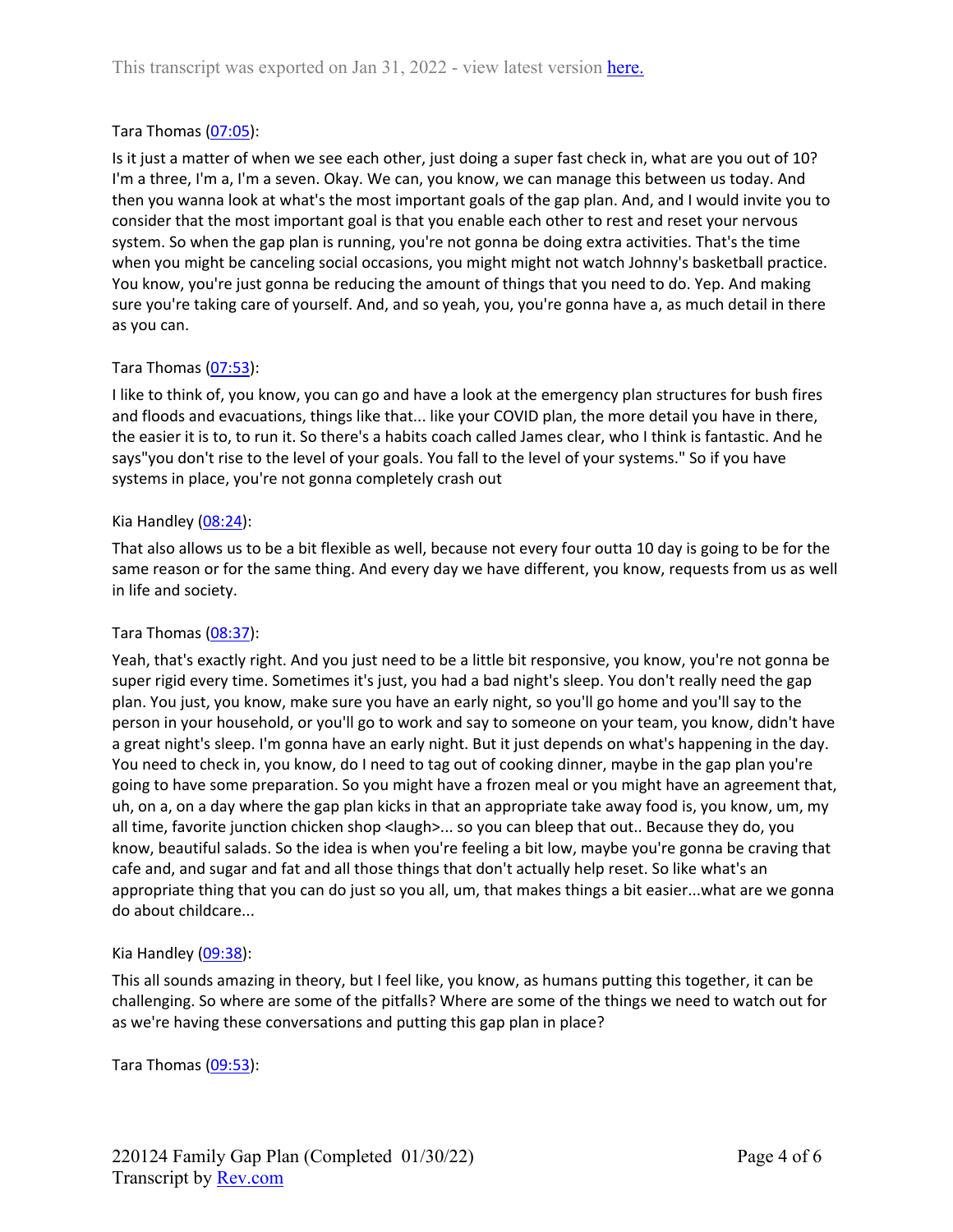Yeah. I think some of the pitfalls are really around our perception of what it means when all the things aren't getting done. So there's this kind of idea that if there's a gap in what's being done and I'm already maxed out at my capacity, then that means that you are not doing enough. And, and I think a lot of the time we have this, a idea that we should be able to do all of the things all of the time. So, some of the pitfalls are really around, like, what do we make it mean about ourselves and about the other people in our life when they're not able to fulfill what you saw as their commitments and, and do those regular things in the house. Like, what do we make it mean about someone when we go to their house and they haven't done the dishes for a week, or what do we make it mean about our partner when we come home and they haven't cooked dinner, even though they said they would.

# Tara Thomas  $(10:45)$ :

So it's really around that generosity and understanding that, you know, our value in relationships is not connected to the productivity of us in the house. It's not related to how many chores we do or how much money we make. It's really about taking care of each other. So that's a really big pitfall. And some of the red flags for that are, if you see either shame or blame. So shame is like, oh, I'm not doing enough. I'm, you know, I'm lazy or I'm a bad person. Or, you know, I just need to get my, you know, crap together or perhaps blame when you're starting to look at your partner and say, you are not doing enough. So shame and blame are really the red flags. I think in this context, that something isn't going right, that your attitude to the way that things are happening, maybe needs to be reconsidered. But also having said that, you know, if you are regularly needing to use your gap plan, like every week or every, every day, maybe there's too much, maybe you think you need to do too much.

## Kia Handley  $(11:45)$ :

It's gotta be even right as well. You can't constantly be the two. Sometimes you've gotta be the eight.

#### Tara Thomas [\(11:50\)](https://www.rev.com/transcript-editor/Edit?token=FLRxrjiU4RTpYubHcnO2IugwsxFkjmS1P63rtBbHsOhERotSe-FOK2UjkEXv-lRyGUDY8BIZqs6TJy9TJAIF96y_mDI&loadFrom=DocumentDeeplink&ts=710.68):

Yeah. Well, and I guess that depends on the arrangement you have in the relationship, because some people do always have less capacity, and that doesn't make them less valuable as partners or friends. That just means they have less capacity, but it's about really negotiating, you know, what does that mean for us as, as partners or, and, and when I say partners, not just intimate partners, what does that mean for us in a relationship and how are we gonna manage that? And I guess then, you know, beyond that, like, is this a relationship that, that I can stay in, perhaps if, if Kia between you and I, like, I'm always a two and you always an eight, one of the ways you could balance that is you can go and find someone else who's, mostly an eight to pick you up when you've had to, uh, help care for me. Right. Mm-hmm <affirmative> so without them broadening that support network so that we can say, I love you. You're really important to me. Your capacity is often lower than mine. And so then I need to bring in more help.

#### Kia Handley  $(12:50)$ :

Yeah. Which is so important that one person can't fulfill all our needs anyway. And that's a whole other conversation,

#### Tara Thomas [\(12:55\)](https://www.rev.com/transcript-editor/Edit?token=BADtj7yEHm99RgOXS51dseeuWe_hYc1ANCAkJUTHWw2l9Pe3bcIYC8rXoL_Ek3rLOMKqYU_k0PP9mQsUww-L3K9ppA8&loadFrom=DocumentDeeplink&ts=775.21):

<laugh> it is a whole other conversation. And you're absolutely right. But I mean, then, you know, you could have someone who just is lazy and is choosing not to contribute. And that is a whole nother conversation.